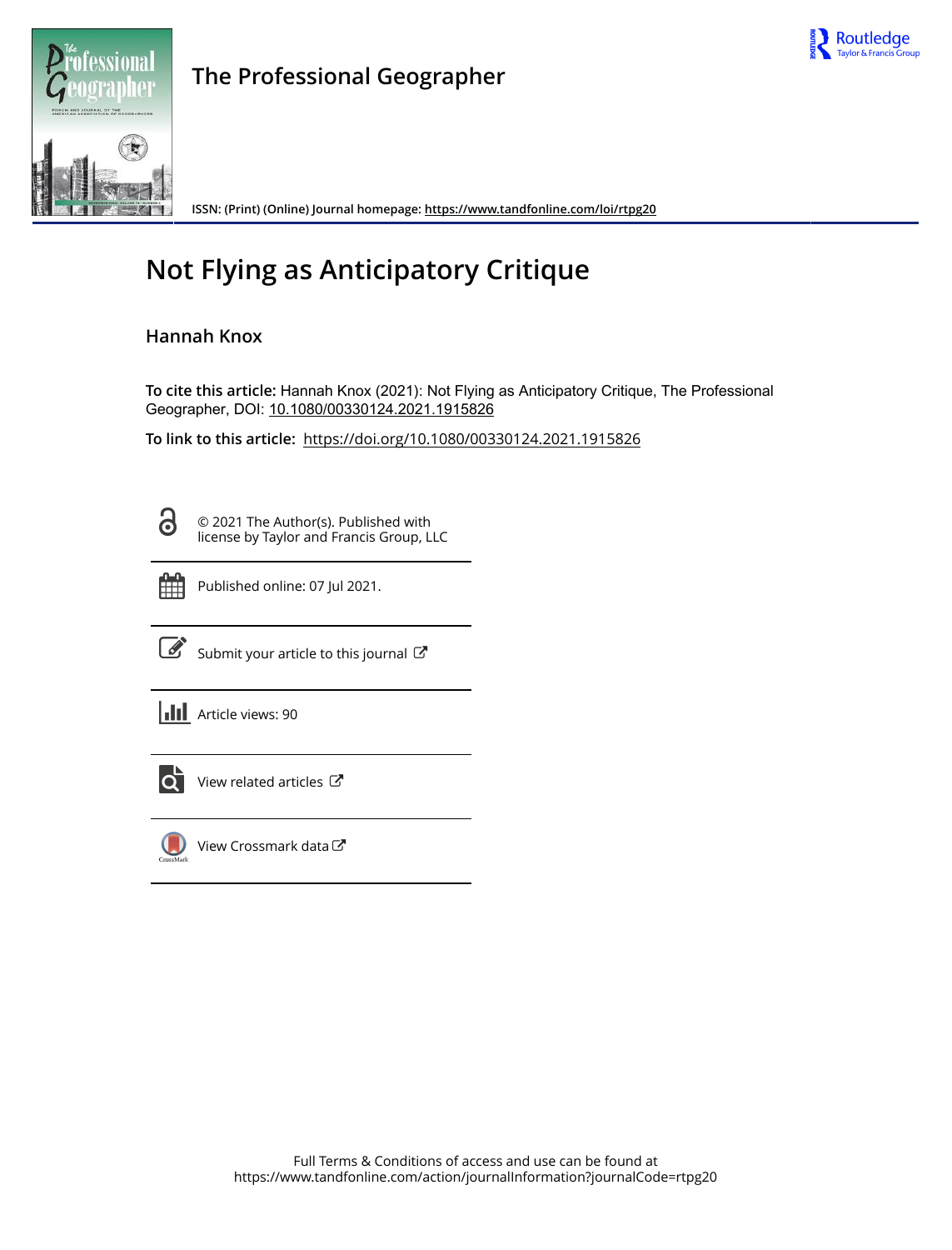**a** OPEN ACCESS

Check for updates

## <span id="page-1-0"></span>Not Flying as Anticipatory Critique

Hannah Knox

University College London

In this commentary I contribute to discussions about the possibilities for postcarbon conferencing by drawing on my own experience of deciding not to fly. In this piece I explain how my epistemological position of reflexive critique cultivated within my home discipline of anthropology became compromised in the face of an increasing awareness and understanding of climate change. Reflexivity here operated not as a liberatory form but as a mode of thinking that stifled and closed down possibilities for acting in a climatologically engaged way. I describe how I came to rethink my own academic practice through a shift from epistemological reflexivity to material reflexivity and how this opened up the possibility of not flying as a legitimate mode of academic critique. In conclusion I describe some of the conceptual and intellectual openings that such a practice of critique is capable of generating, with a view to expanding the terrain of the possible to include transgressions that might eventually need to become the norm in a climate-changing world. Key Words: anthropology, carbon, ethnography, materiality, not flying, reflexivity.

On 22 March 2018 during "Earth Hour" while I sat in Frankfurt Airport, I made a decision to stop flying. Sitting in the departure lounge with the lights of planes taxiing on the runway dotting and streaking the plate glass windows, I penned a blog post explaining as best I could my decision to stop flying (see [https://hannahknox.wordpress.com/2018/03/24/](https://hannahknox.wordpress.com/2018/03/24/not-flying-steps-towards-a-post-carbon-anthropology/) [not-flying-steps-towards-a-post-carbon-anthropology/](https://hannahknox.wordpress.com/2018/03/24/not-flying-steps-towards-a-post-carbon-anthropology/)). I felt invigorated but also nervous, justified but also ambivalent about whether this was the right thing to do. As the announcement came over the loudspeaker that the gates were open, I uploaded the post and just before joining the queue to board the plane, I wrote and then submitted a tweet linking to the post. It was done. But what had I done? And why? And would it make any difference to anything?

In this short article I reflect critically on both why I made this decision not to fly and the ambivalent affect that this decision produced. The decision was a long time in the making. It had been informed by a sensibility to climate science and climate politics that emerged during field work in Manchester, UK, in which I had been looking at the way the projections of climate science were incorporated (or not) into urban planning; a sensibility that had made me deeply attentive to the carbon cost of the life of an average UK academic. Not flying was also a difficult decision, however, and one that remains complicated. If conferences are to go online, then it is crucial that we attend not only to the objective question of how to reduce the carbon footprint of a large-scale conference like the American Association of Geographers (AAG) Annual Meeting but also its implications for the identities, experiences, and commitments of being an academic. Reflecting on the specific subject position from which this decision emerged, this contribution draws on my own experiences and those of others I have met who have also stopped flying to try to understand why it might be a difficult or transgressive thing to do and how it could be otherwise.

To begin to answer this question, let us first consider the context in which I came to consider not flying as a possibility. My climate change ethnography was focused on people who were thinking about climate change and its implications for the future of the city of Manchester in the United Kingdom. It had involved field work with local government officials, activists, engineers, and scientists who were involved in a collective project to try to work out how to reduce the city's carbon emissions. The question of air travel often lingered at the edges of these conversations. It manifested in discussions about the city's airport, appeared in snide criticisms of the flying habits of council officers and local politicians, was the focus of presentations given by local climate scientists, and was a frequent aside in conversations and reflections both among those who saw themselves as generally environmentally concerned and those who were active in climate politics.

Like geographers concerned about the carbon impact of their conferences, the concern of those with whom I was doing research was first of all how to bring down specific sets of carbon emissions, in their case doing so to create a future city that would be better for everyone living there and better for the world. There was a hopeful side to their project—an idea that a city that dealt with climate change could be a healthier city, a more equitable city, a city that redistributed wealth and resources more equitably. This reflects in many ways the tenor of recent discussion about how online conferences might be the trigger for a more equitable form of academic knowledge production (Watson [2014\)](#page-3-0). It was also a project that was mired with significant challenges of which the problem of flying was a part, however.

 $\odot$  2021 The Author(s). Published with license by Taylor and Francis Group, LLC

This is an Open Access article distributed under the terms of the Creative Commons Attribution-NonCommercial-NoDerivatives License (http://creativecommons.org/licenses/by-nc-nd/4.0/), which permits non-commercial re-use, distribution, and reproduction in any medium, provided the original work is properly cited, and is not altered, transformed, or built upon in any way.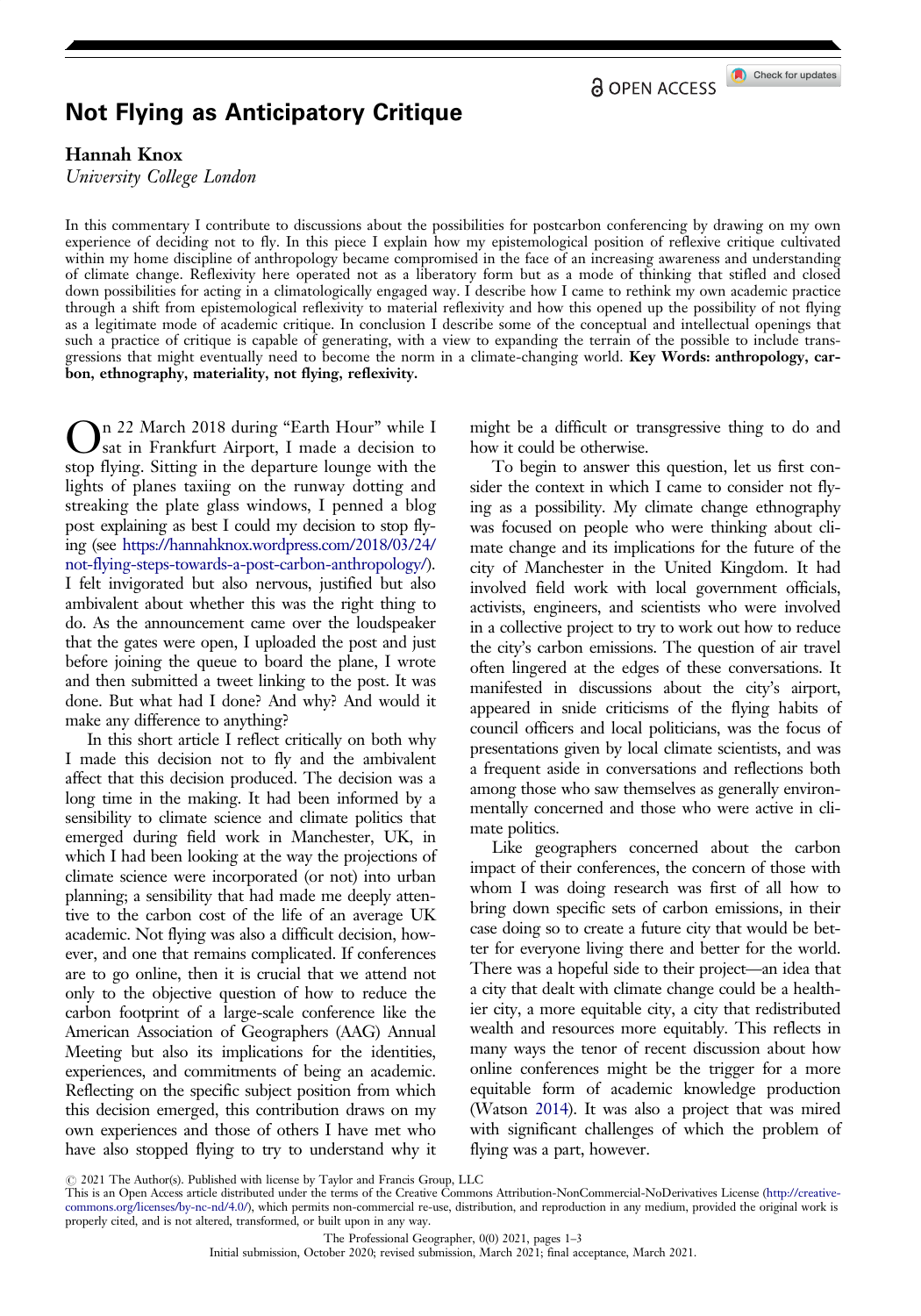<span id="page-2-0"></span>One key challenge people were facing was the issue of how to deal with the question of personal responsibility in relation to the everyday practice of planning for the future. As people I spoke to become increasingly attuned to the problem of climate change, its causes, and its anticipated effects, this awareness caused them to reflect back on the material implications of their own practices—driving to work, flying on business trips, heating their houses, and consuming imported goods. Some dealt with this by partitioning off their professional lives from their personal choices, others by offsetting the effects of their work with the effects of their consumption, and some responded by deciding to try and radically change the way they operated to live a lower carbon lifestyle. Whichever route people chose, it was clear that the carbon-based materiality of contemporary existence had become a matter for ongoing consideration and deliberation.

To be able to tackle climate change then required not just an awareness of an additional external, knowable, social, or economic factor that now needed to be taken into account in planning for the future. Rather, awareness of the climate entailed a confrontation with the relationship between the self as a site for material engagement with the world, and the project of knowing and transforming that people were engaged in—a project that had conventionally proceeded through abstraction from the infrastructures that sustained this knowledge work.

As I spent time researching climate work, I gradually found myself drawn into a similar position. With contemporary anthropology shaped by similar histories of thought as planning and urban governance, it is perhaps unsurprising that I, too, found myself being similarly troubled by the spectral presence of carbon-based matter that crept into the crevices of my conceptual and analytical work and ate away at the boundaries I had built between creating knowledge and remaking the world.

Like city planners, for whom the injunction to see themselves as a constitutive part of the fabric of the city that they sought to transform was often a considerable challenge, I had also started with a mode of analysis in which I situated myself as outside the problem I was studying. I began this work into climate change politics with an anthropological curiosity as to the rationalities, justifications, and socialities of those who were engaging with the problem of climate change as revealed by the vast machine of climate science (Edwards [2010\)](#page-3-0). In approaching the research, I drew on my anthropological training in epistemological reflexivity to cultivate a means of interrogating and making strange the mundanities of bureaucratic practice, activist intervention, and everyday political relations through a method that created insight through a "re-description" of other people's ways of knowing and doing (cf. Lebner [2017\)](#page-3-0). To render climate

change politics redescribable ethnographically, epistemological reflexivity offered a tool that was capable of producing a critical, analytical distance between myself as an anthropologist and those with whom I was doing research and had much in common. It enabled me to study the everyday work of carbon reduction—work that I found enmeshed in stiflingly familiar ideas about progress, sustainability, transitions, mitigations, adaptations, and behavior change. It also allowed me to focus my attention on the how these categories came into being and the knowledge work necessary to hold them in place. Building on the work of anthropology, feminist science and technology studies, and critical geography, my hope was to find a way of rerendering familiar concepts like footprints, responsibility, the city, culture, politics, and so on, newly curious, and in doing so to open up ways of thinking of climate change differently (Knox [2020\)](#page-3-0). Although this technique of epistemological reflexivity had the benefit of situating and contextualizing everyday work of carbon reduction to reveal its cultural contingency, it simultaneously created a problematic fissure between analysis as something that renders an external world knowable and analysis as a form of material practice that changes the world at the same time as it studies it.

One person who was very articulate on this problem was Manchester-based climate scientist Kevin Anderson, who had engaged closely with the local authorities in Manchester in their climate change planning. The main thrust of most of his presentations to city policymakers ran along the lines that the worst culprits causing climate change are relatively wealthy academics like climate scientists and policymakers like those trying to reduce carbon emissions. Climate models told as a story about personal responsibility had the effect of collapsing structural global change and mundane individual actions into a morally inflected newly material engagement with the world. Here recognizing the need to do something about climate change required nothing less than a reconsideration of the theory of knowledge with which science and planning—and indeed we might add anthropology and geography—worked, turning planning or science from an epistemological set of concerns about truth or imagination into an ontological issue. Knowledge about the future was no longer disassociable from the material processes through which that future was being made knowable. The more time they spent understanding climate change, the more people I worked with became aware that the very way in which they made knowledge was part of the cause of climate change—the act of knowing was part of the act of making the world anew in a very literal, material sense. It was this reconsideration of their practice that had prompted some to decide to stop flying.

As I spent more time surrounded by climate change projects, modeled futures, and discussions